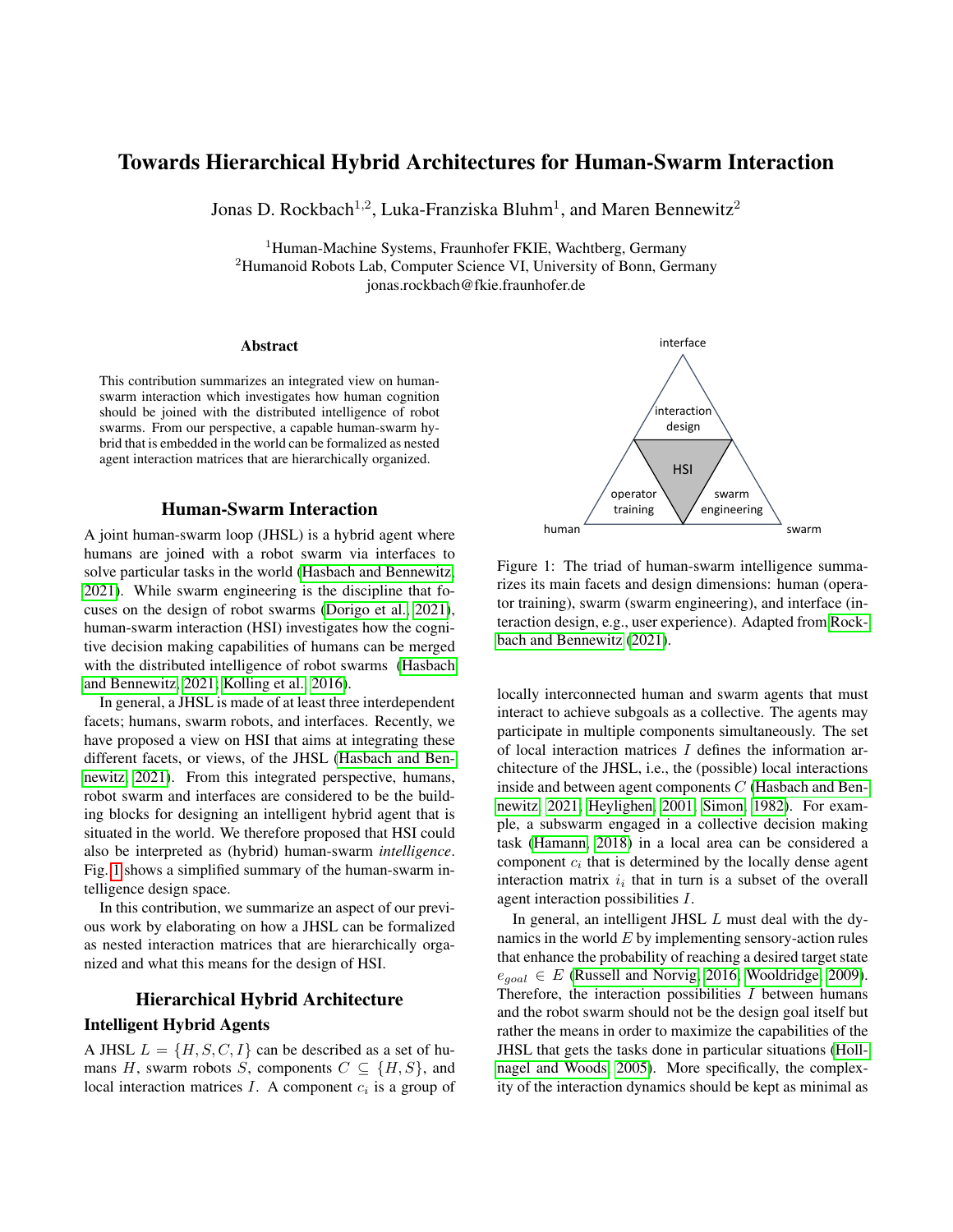possible while the capability of the JHSL to reach goal states should be as maximal as possible [\(Hasbach and Bennewitz,](#page-2-0) [2021\)](#page-2-0). This design principle is vividly demonstrated by the sparsely connected interaction matrix of the human nervous system (Genç et al., 2018).

In sum, three layers of nested interaction networks are defined in our framework:

- 1. Layer 1: The sensor-decide-action loops *in* each participating agent that determines the behaviour of a single human or robot agent.
- 2. Layer 2: The sensor-decide-action loops *combined* by the participating agents *in* each component that determines the behaviour of a functional subgroup of interacting human and robot agents.
- 3. Layer 3: The sensor-decide-action loops *combined* by the components that determines the behaviour of the *overall* JHSL.

Thus, layer 1 is nested in layer 2 which in turn is nested in layer 3. Note also that the layers refer to modelled abstractions of the JHSL, rather than to actual physical differences.

## Hierarchical Hybrid Architecture

Consider a JHSL that is part of a search-and-rescue scenario [\(Hasbach and Bennewitz, 2021;](#page-2-0) [Murphy, 2014\)](#page-2-11). The main purpose of such a hybrid disaster response team is to locate, evacuate and treat a maximum number of victims while minimizing the risk for the own participating agents.



<span id="page-1-0"></span>Figure 2: Example of a JHSL situated in a world with a search-and-rescue scenario. The C2 base is coupled with relevant task features of the environment, such as the health state of victims, via the robot ad-hoc network where humans and robots form local components that act in the environment. A possible path between C2 and the task feature  $f_2$ via the JHSL components is shown in blue.

Fig. [2](#page-1-0) shows an example of a search-and-rescue JHSL in a simplified  $\mathbb{N}^2$  environment. A socio-technical command and control (C2) base is placed at a save location in the west with the role of coordinating different assets [\(Bluhm et al., 2021\)](#page-2-12). Similar to the control architecture of the nervous system [\(Al](#page-2-13)[bus, 1981;](#page-2-13) [Hasbach and Bennewitz, 2021;](#page-2-0) [Hohwy, 2013\)](#page-2-14), C2 constitutes a higher-order structure that has a broad view

of the situation but also needs time to decide. On the other hand, the two deployed search-and-rescue operators that can be seen in the centre have a more narrow-detailed view of the situation while they can act directly, and therefore faster, in the environment. The robot swarm subsets in turn are located directly at relevant but hostile parts of the environment  $F, F \subseteq E$ , in the east and have once again a narrower view with shorter reaction times. The robots participating in  $c_1$ and  $c_2$  form two dense interaction submatrices that render them a component, or a team, nested inside the larger hybrid interaction matrix.

To conclude, the swarm  $S$  can take the role of interfacing higher-order human agents with relevant task features in order to extend the human sensory-motor range [\(Has](#page-2-0)[bach and Bennewitz, 2021;](#page-2-0) [Rockbach and Bennewitz, 2021;](#page-2-3) [Sheridan, 1992\)](#page-2-15). This hierarchical hybrid architecture of the JHSL is shown in Fig. [3.](#page-1-1)



<span id="page-1-1"></span>Figure 3: Model of layer 3 that shows the hierarchical hybrid architecture for HSI with narrow-fast loops at the front-end to relevant task features and slow-broad loops at the backend of the organizational hierarchy.

As adaptation is considered the underlying principle of decision making in complex worlds [\(Ashby, 1960;](#page-2-16) [Hasbach](#page-2-17) [and Witte, 2021;](#page-2-17) [Hollnagel and Woods, 2005\)](#page-2-9), the JHSL must be able to dynamically adjust its interaction matrices to different situations. For example, imagine the situation where a search-and-rescue team locates possible victims that it cannot treat by its own capacity. How should the hybrid interaction matrix of layer 2 and layer 3 adapt? If available, the local team could call for other assets in the area that may either allocate by themselves or are guided by the C2 element. When these allocated assets join the first-responder team, they will start working together [\(Coucke et al., 2020;](#page-2-18) [Salas et al., 2008\)](#page-2-19), i.e., form a new enhanced component<sup>[1](#page-1-2)</sup> in terms of a locally denser interaction matrix compared to the rest of the system.

Importantly, it should be remembered that the organizational structure of the JHSL (Fig. [2\)](#page-1-0) should be adapted to the current situation. The design of HSI must take such considerations of hybrid intelligence into account.

<span id="page-1-2"></span><sup>&</sup>lt;sup>1</sup>The enhancement of a subsystem by joining other agents is a simplification, see [Hamann and Reina](#page-2-20) [\(2021\)](#page-2-20).